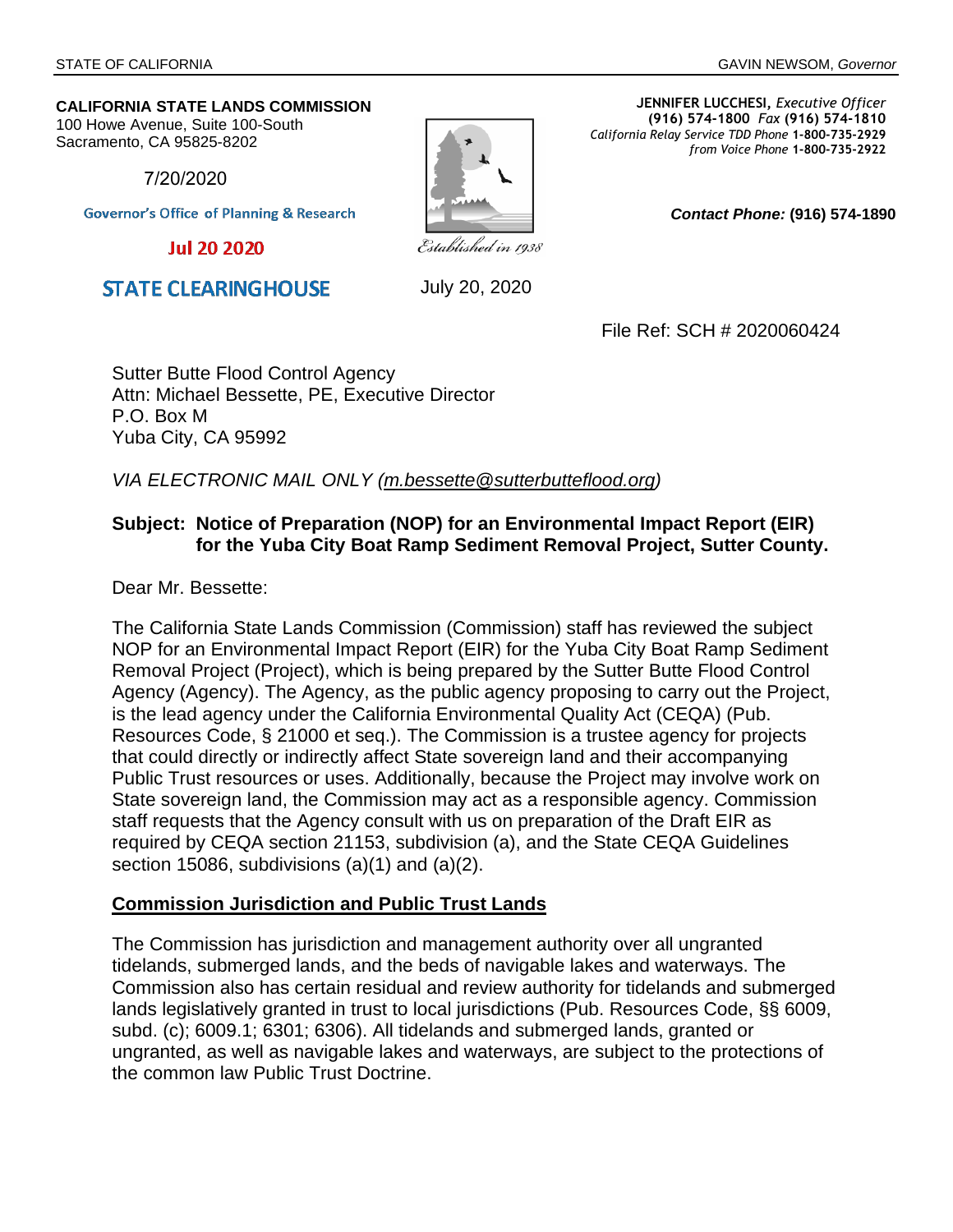As general background, the State of California acquired sovereign ownership of all tidelands and submerged lands and beds of navigable lakes and waterways upon its admission to the United States in 1850. The state holds these lands for the benefit of all people of the state for statewide Public Trust purposes, which include but are not limited to waterborne commerce, navigation, fisheries, water-related recreation, habitat preservation, and open space. On tidal waterways, the State's sovereign fee ownership extends landward to the mean high tide line, except for areas of fill or artificial accretion or where the boundary has been fixed by agreement or a court. On navigable non-tidal waterways, including lakes, the state holds fee ownership of the bed of the waterway landward to the ordinary low-water mark and a Public Trust easement landward to the ordinary high-water mark, except where the boundary has been fixed by agreement or a court. Such boundaries may not be readily apparent from present day site inspections.

Based on the information provided and a review of in-house records, the proposed project extends into the beds of the Feather and Yuba Rivers which at this location is within the jurisdiction of the Commission. According to the project description, sediment buildup in portions of the Feather River, exacerbated by the Oroville Dam Spillway incident of 2017, has created dangerous conditions for recreational users, made some boat launch facilities nearly unusable, and has hampered public safety as it has affected emergency vessel launching capabilities. Currently, the Commission does not have a detailed project plan and sufficient information to determine the extent of the proposed dredging project. Once more detailed plans are prepared, please submit them to Commission staff for further review. These detailed plans are necessary to determine whether a lease or other authorization will be required by the Commission.

## **Project Description**

The Proposed Project will improve access to the Feather River by removing sediment at the Yuba City boat ramp facility. The Project will use hydraulic or mechanical dredging to remove approximately 65,600 cubic yards (cy) of sediment and debris within approximately 13.5 acres adjacent to and downstream of the Yuba City Boat Launch.

The material removed from the Project site would require offsite disposal. Two dredging methods (hydraulic and mechanical) and three alternatives for disposal are being considered (landfills, soil for farmlands, and/or placement in the City of Marysville's closed northern wastewater ponds).

The Agency proposes the proposed project to meet its objectives and needs as follows:

- Remove sediment at the Yuba City boat ramp facility within the Feather River.
- Remove sediment from the Yuba River and within the confluence of the Feather and Yuba Rivers with mechanical and hydraulic techniques.
- Dispose of the dredge spoils at three potential sites.

From the Project Description, Commission staff understands that the Project would include the following components that have potential to affect State sovereign land:

• Project Component 1. Dredging in the river channels of the Feather and Yuba Rivers.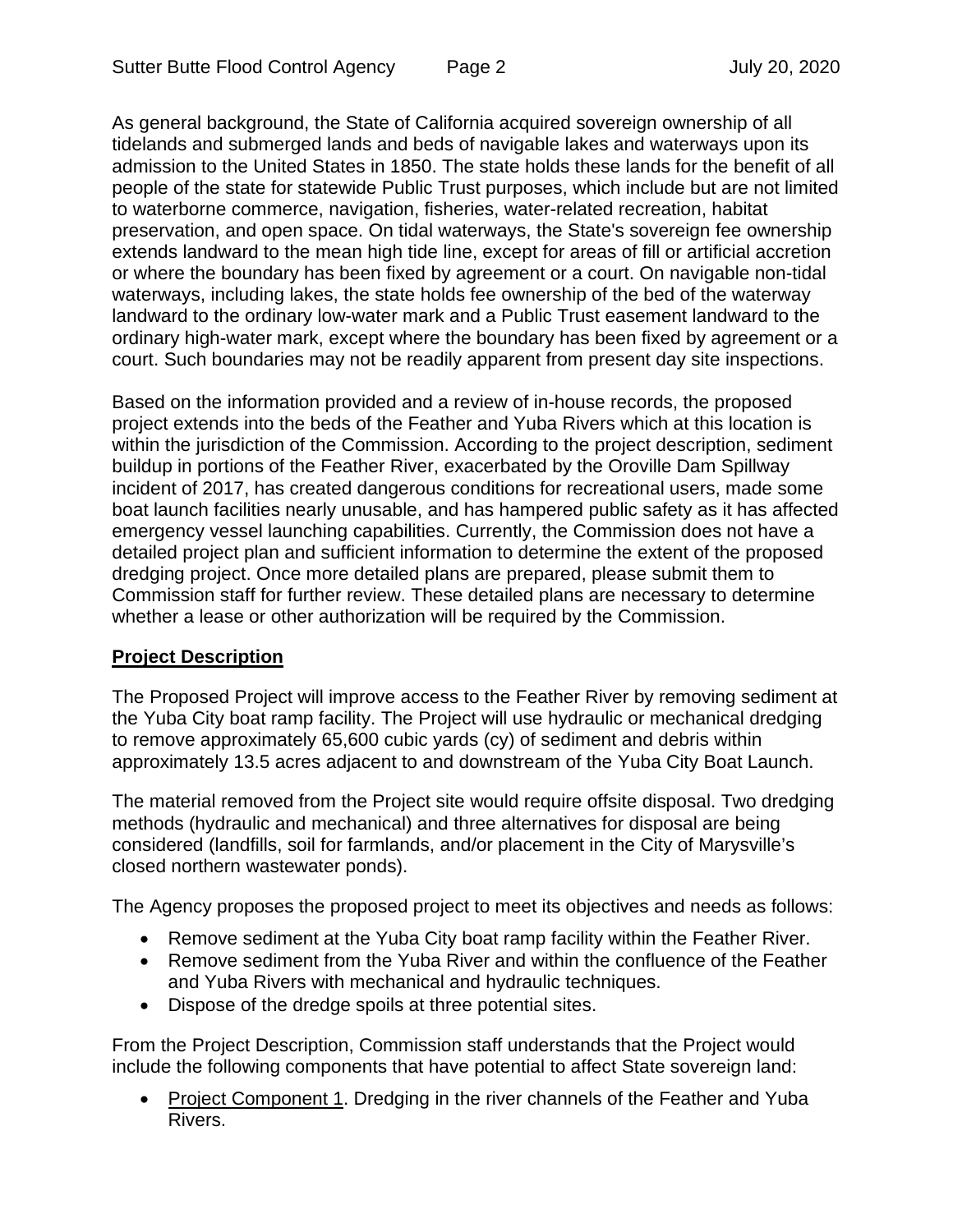• Project Component 2. Disposal locations of the sediment will potentially include landfills, farmlands, or City of Marysville's closed northern wastewater ponds.

# **Environmental Review**

Commission staff requests that the Agency consider the following comments when preparing the EIR, to ensure that impacts to State sovereign land are adequately analyzed for the Commission's use of the EIR to support a future lease approval for the Project.

## General Comments

1. Project Description: A thorough and complete Project Description should be included in the EIR in order to facilitate meaningful environmental review of potential impacts, mitigation measures, and alternatives. The Project Description should be as precise as possible in describing the details of all allowable activities (e.g., types of equipment or methods that may be used, maximum area of impact or volume of sediment removed or disturbed, seasonal work windows, locations for material disposal, etc.), as well as the details of the timing and length of activities. Specifically, show on figures and engineering plans and provide written description of activities occurring waterward of the mean high tide line for Project area waterways. Thorough descriptions will facilitate Commission staff's determination of the extent of the Commission's leasing jurisdiction, make for a more robust analysis of the work that may be performed, and minimize the potential for subsequent environmental analysis to be required.

## Biological Resources

- 2. General: For land under the Commission's jurisdiction, the EIR should disclose and analyze all potentially significant effects on sensitive species and habitats in and around the Project area, including special-status wildlife, fish, and plants, and if appropriate, identify feasible mitigation measures to reduce those impacts. The Agency should conduct queries of the California Department of Fish and Wildlife's (CDFW) California Natural Diversity Database and U.S. Fish and Wildlife Service's (USFWS) Special Status Species Database to identify any special-status plant or wildlife species that may occur in the Project area. The EIR should also include a discussion of consultation with the CDFW, USFWS, and National Marine Fisheries Service (NMFS) as applicable, including any recommended mitigation measures and potentially required permits identified by these agencies.
- 3. Invasive Species: One of the major stressors in California waterways is introduced species. Therefore, the EIR should consider the Project's potential to establish or proliferate aquatic invasive species (AIS) such as the quagga mussel, or other nonindigenous, invasive species including aquatic and terrestrial plants. For example, construction boats, barges, and construction heavy earth-moving equipment brought in from long stays at distant projects may transport new species to the Project area via hull biofouling, wherein marine and aquatic organisms attach to and accumulate on the hull and other submerged parts of a vessel. If the analysis in the EIR finds potentially significant AIS impacts, possible mitigation could include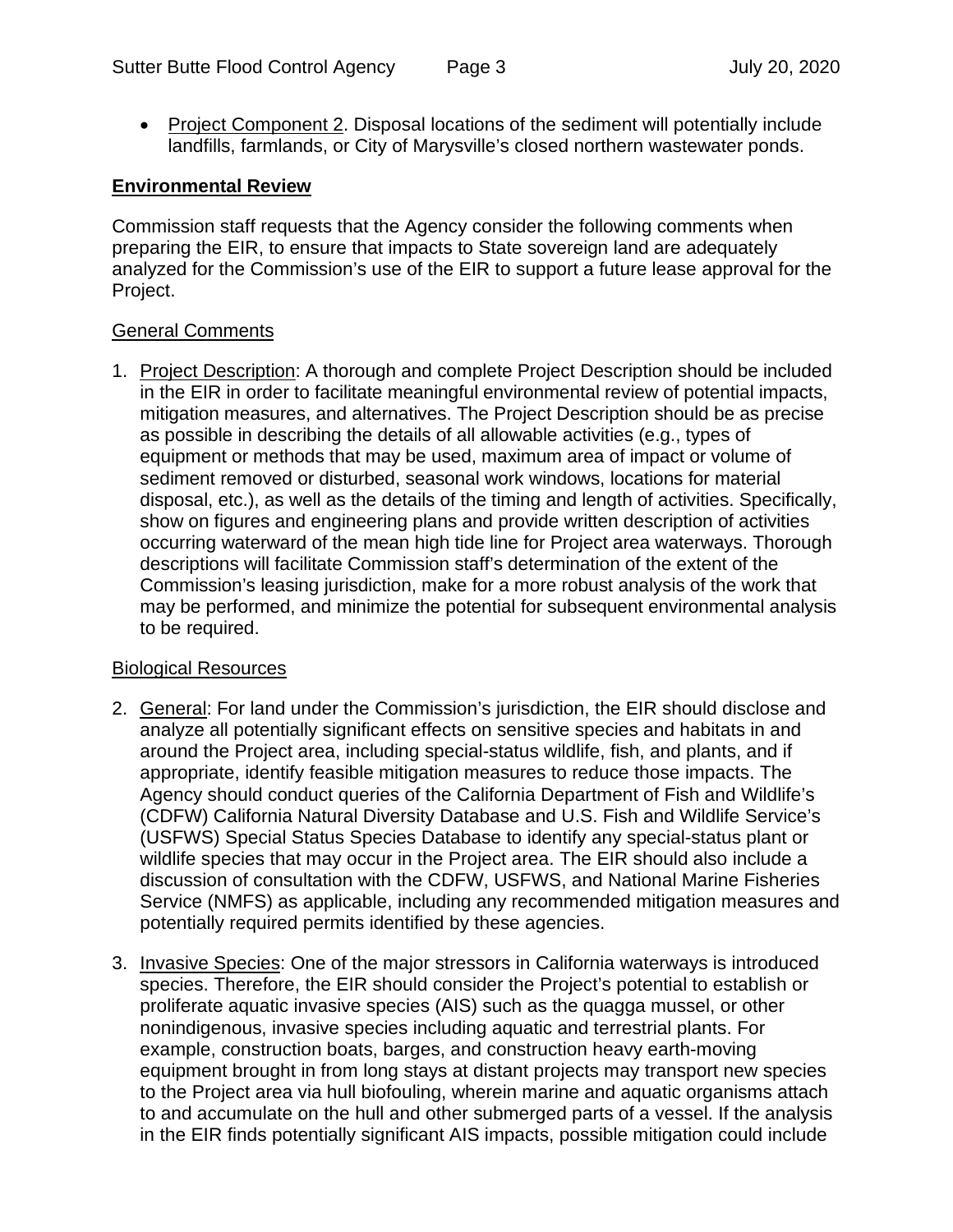contracting vessels and barges from nearby or requiring contractors to perform a certain degree of hull-cleaning. The CDFW's Invasive Species Program could assist with this analysis as well as with the development of appropriate mitigation (information at https://www.wildlife.ca.gov/Conservation/Invasives).

- 4. Construction Noise: The EIR should also evaluate noise and vibration impacts on fish and birds from construction, restoration, and flood control activities in the water, on the levees, and for landside supporting structures. Mitigation measures could include species-specific work windows as defined by CDFW, USFWS, or NMFS. Again, staff recommends early consultation with these agencies to minimize the impacts of the Project on sensitive species.
- 5. Dredging Impacts: The EIR should be as precise as possible in describing the amount, duration and timing of the proposed dredging, as these would affect the intensity of any environmental impacts. For example, dredging activities may impact aquatic and terrestrial species and their habitat several ways. Disturbance of fine sediments may generate turbidity; wherein suspended particulates can impede light penetration and photosynthesis of submerged vegetation and impede organism's ability to respire in aquatic environments. Also, excessive turbidity may react with and reduce dissolved oxygen in the water column. If toxic metals lay buried in the sediment from historic gold mining activities, they may be reintroduced into the environment and, potentially, enter the food chain, affecting both water quality and the health of humans and wildlife. Finally, dredging equipment can entrain and kill organisms in the sediment and water column when removing dredge material. An extensive sediment sampling evaluation of the proposed Project area within the riverbeds of the Feather and Yuba Rivers will determine if sediment is suitable for beneficial reuse or must be disposed of in the appropriate disposal site.

The EIR should analyze these potential impacts to biological resources and water quality from the dredging component of the Project. If impacts prove potentially significant, possible mitigation could include the employment of silt curtains or other best management practices.

## Climate Change

6. Greenhouse Gases (GHG): A GHG emissions analysis consistent with the California Global Warming Solutions Act (Assembly Bill 32) and required by the State CEQA Guidelines should be included in the EIR. This analysis should identify a threshold for significance for GHG emissions, calculate the level of GHGs that will be emitted as a result Project activities, determine the significance of the impacts of those emissions, and, if impacts are significant, identify mitigation measures that would reduce them to the extent feasible.

#### Cultural Resources

7. Submerged Resources: The EIR should evaluate potential impacts to submerged cultural resources in the Project area. The Commission maintains a shipwrecks database that can assist with this analysis. Commission staff requests that the Agency contact Staff Attorney Jamie Garrett (see contact information below) to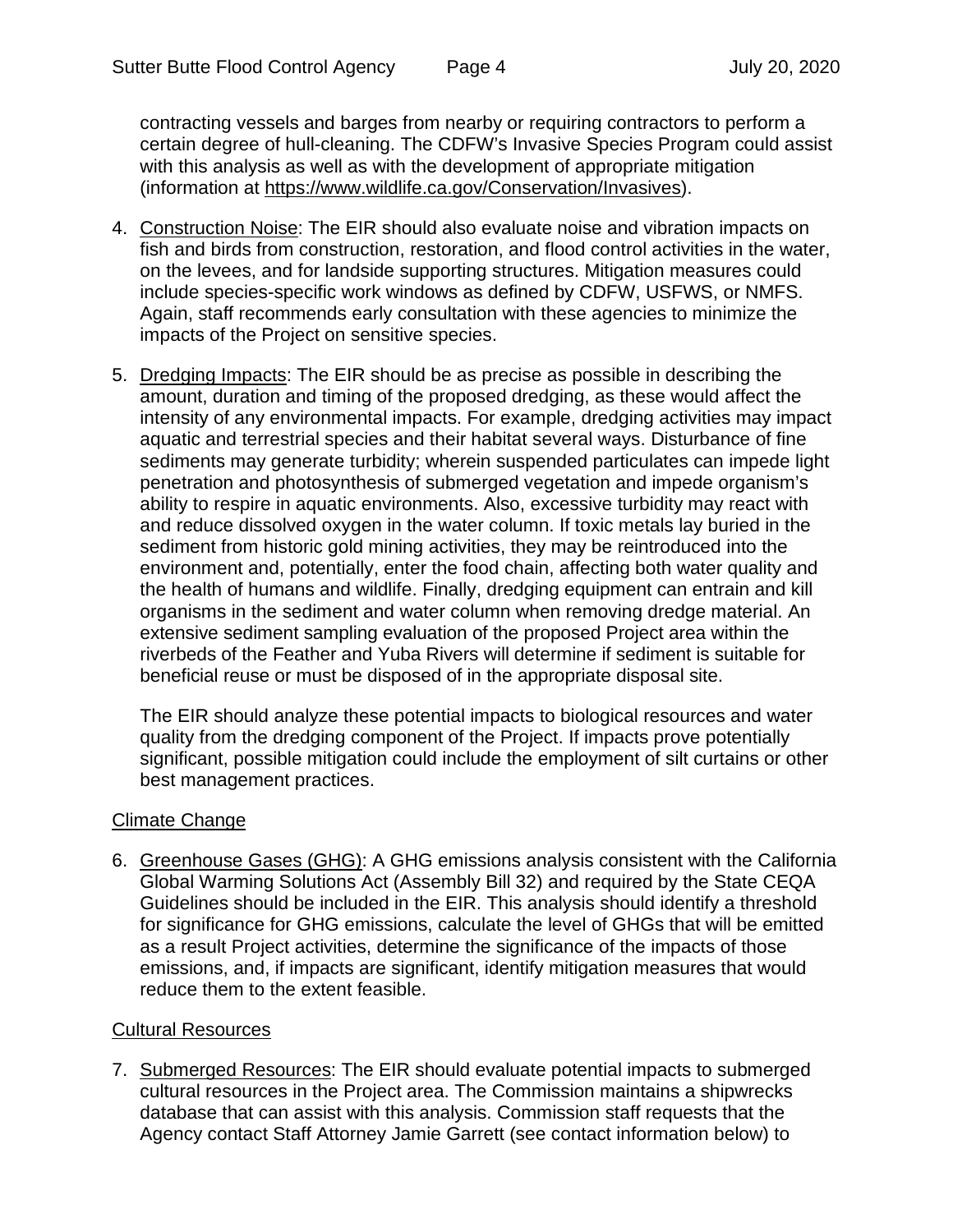obtain shipwrecks data from the database and Commission records for the Project site. The database includes known and potential vessels located on the State's tide and submerged lands; however, the locations of many shipwrecks remain unknown. Please note that any submerged archaeological site or submerged historic resource that has remained in state waters for more than 50 years is presumed to be significant. Because of this possibility, please add a mitigation measure requiring that in the event cultural resources are discovered during any construction activities, Project personnel shall halt all activities in the immediate area and notify a qualified archaeologist to determine the appropriate course of action.

- 8. Title to Resources: The EIR should also mention that the title to all abandoned shipwrecks, archaeological sites, and historic or cultural resources on or in the tide and submerged lands of California is vested in the state and under the jurisdiction of the California State Lands Commission (Pub. Resources Code, § 6313). Commission staff requests that the Agency consult with Staff Attorney Jamie Garrett, should any cultural resources on state lands be discovered during construction of the proposed Project. In addition, Commission staff requests that the following statement be included in the EIR's Mitigation and Monitoring Plan: "The final disposition of archaeological, historical, and paleontological resources recovered on state lands under the jurisdiction of the California State Lands Commission must be approved by the Commission."
- 9. Tribal Cultural Resources: *Tribal Engagement and Consideration of Tribal Cultural Resources*. Commission staff recommends that the Agency include information and impact analyses in the EIR to reflect the September 2016 update to the State CEQA Guidelines Appendix G Checklist Form (see https://www.opr.ca.gov/s\_ab52.php) and include the discussion of Tribal engagement and consideration of Tribal Cultural Resources in order to demonstrate compliance with AB 52 (Gatto; Stats. 2014, ch. 532), which applies to all CEQA projects initiated after July 1, 2015.<sup>1</sup> Commission staff notes that the NOP does not identify or mention how the Agency has complied or will comply with AB 52 provisions, which provide procedural and substantive requirements for lead agency consultation with California Native American Tribes, consideration of effects on Tribal Cultural Resources (as defined in Pub. Resources Code, § 21074), and examples of mitigation measures to avoid or minimize impacts to these resources. Even if no Tribe has submitted a consultation notification request for the Project area covered by the EIR, the Agency should:
	- contact the Native American Heritage Commission to obtain a general list of interested Tribes for the Project area;
	- $\bullet$  include the results of this inquiry within the EIR; and
	- disclose and analyze potentially significant effects to Tribal Cultural Resources; and avoid impacts when feasible.

Since the NOP does not disclose if notification or outreach to interested Tribes has occurred and does not document their response, Commission staff recommends that the Agency include this information in the EIR to maintain a clear record of the Agency's efforts to comply with AB 52.

<sup>1</sup> Sections 21073, 21074, 21080.3.1, 21080.3.2, 21082.3, 21083.09, 21084.2, and 21084.3 were added to CEQA pursuant to AB 52.